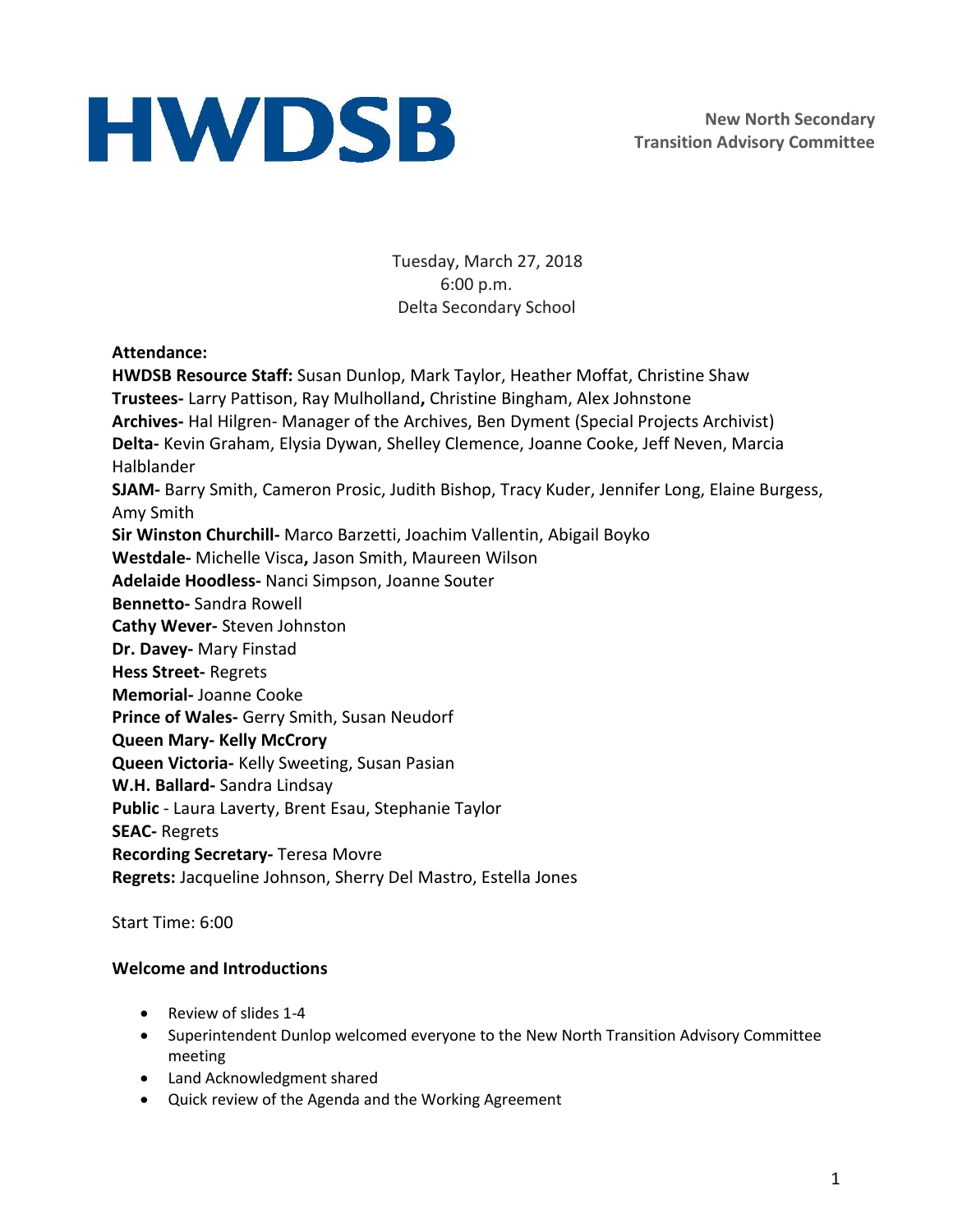- Brief introductions took place
- Minutes from February 27/18 were mailed out- please email any changes to Teresa

### **Committee Mandate**

- Review of slide 5
- Review of the role of the Advisory Committee
	- o To review and advise
	- o Make suggestions from your unique perspective
	- o What do we need to consider
	- o What can we consider and act upon
	- o We will report back to you on what we did with your suggestions
	- o Vision for the new school
	- o Input for the Public meeting
- This is an exciting opportunity- building a new high school in the downtown core
- The opportunity to bring a number of communities together
- Some challenges
	- o Concerns raised regarding safety
	- o We will take advice from Hamilton Police Services and John Howard Society to ensure the transition works well
	- o Combatting the voices that say Lower City schools aren't as good as other schools
	- o Delta and SJAM are amazing schools
	- o Investigating ways to bring Indigenous and Newcomer voice representation

### **Learning for Committee: HWDSB Archives (Hal Hilgren/Ben Dyment)**

- Review of slides 6-7
- All items located within the jurisdiction of the HWDSB are property of HWDSB
- All items which have been donated by former students, teachers etc. are Board property
- Disposal of any items declared surplus are done in accordance to Board procedures
- All contents and fixtures of a school or facility are property of HWDSB
- No items will be moved or sold without preapproval
- Some examples of items Archives would gather are:
	- o Time capsules, corner stones, exterior school named letters, bronze plaques, gradation composites, honour rolls, sports banners, identified photographs, original paintings, prints, OSR cards, attendance records, Pre 2000 text books
- Archives Manger contacts the principal to outline the recovering of items
- Archives staff walk through the building for a detailed tour and photographs all items of importance
- Selective in what objects are taken to the Archives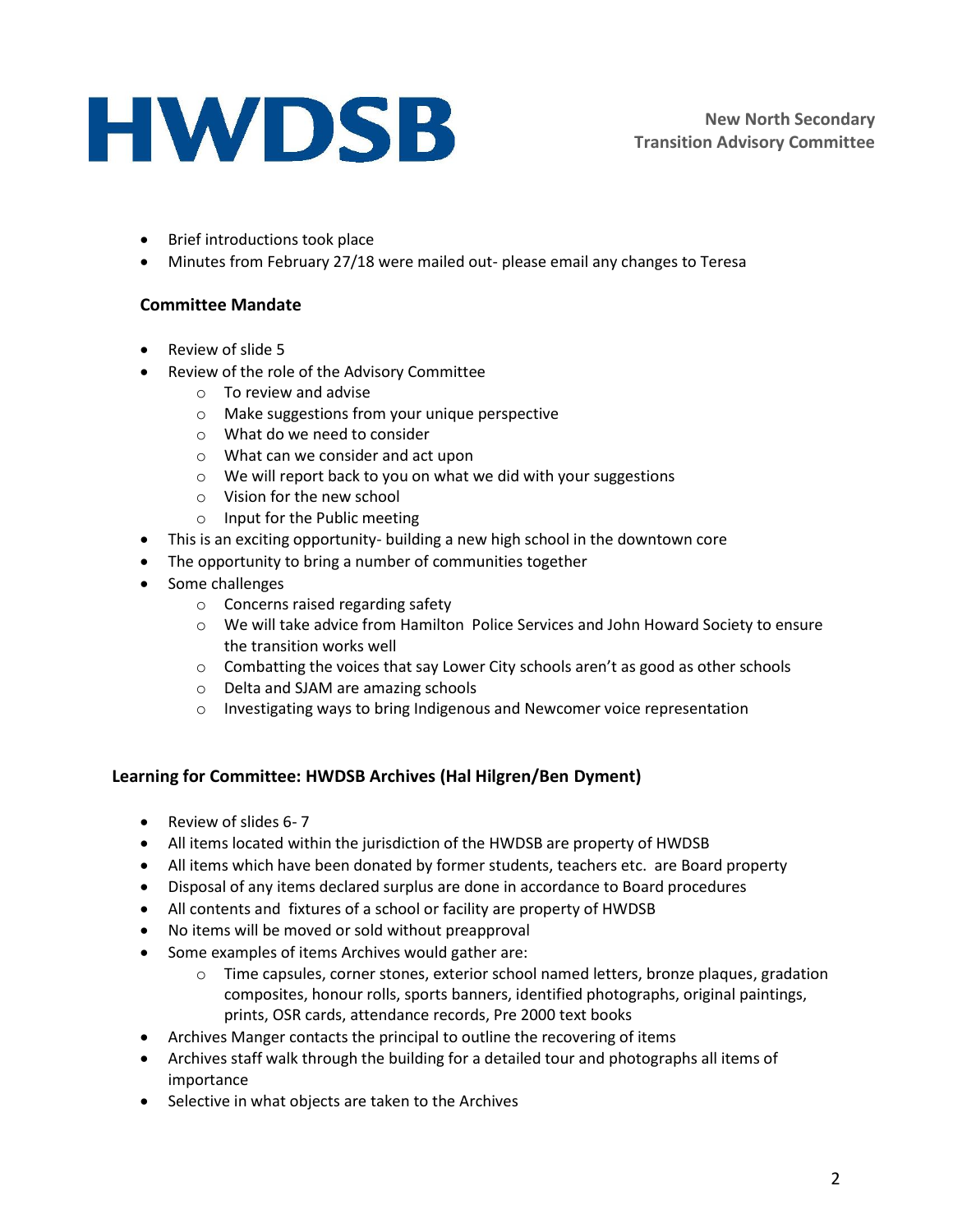- Items from the Archives are available to be borrowed on a long term basis
- Archives has a small museum where items can be viewed
- Honour Rolls, Memorial Awards could be included in the new school
- Consider a heritage space in the new schools to display items from SJAM and Delta
- Delta's Alumni Collection some parts may be displayed at the new school

### **Advice from Transition Advisory Committee**

- 1. What might be the most important considerations for preserving heritage and archival materials?
	- o Alumni group could be included in the walkthrough with Archive staff
	- o Alumni group and Parent Council to meet to discuss items that are left
	- $\circ$  Archives already has a preliminary inventory of the Alumni room (from 2006)
	- o Consider an Open House with the community
	- o History is a small factor for the new school but creating a new identity is more important
	- o History of the closing schools should not be lost or forgotten
	- o Saving school uniforms over the years
	- o Honour Rolls very important to go to new school
	- o Include student council members from both schools in the walkthrough
	- o Offer people the opportunity to write down history to capture oral history
- 2. What else should HWDSB be thinking about when preserving heritage and archival materials from the two closing secondary schools?
	- o See attached handout

## **Questions and Answers**

- *1.* Are there any items you wouldn't take to the Archives? *The Archives is specifically interested in items unique to the school culture.*
- *2.* What happens to the items not selected to go to the Archives? *It is left to the Board to decide. Possibly a yard/community type sale*
- 3. Both schools have been gifted with Wampum belts. What happens with these? *One could be display piece, one a teaching tool. The new school may be gifted with their own belt.*
- *4.* Will Archives share the digitized information with the schools? Web-based? *Yes. That is the hope.*
- *5.* Are parts of the building designated heritage? *The front portion of the school and auditorium are designated heritage.*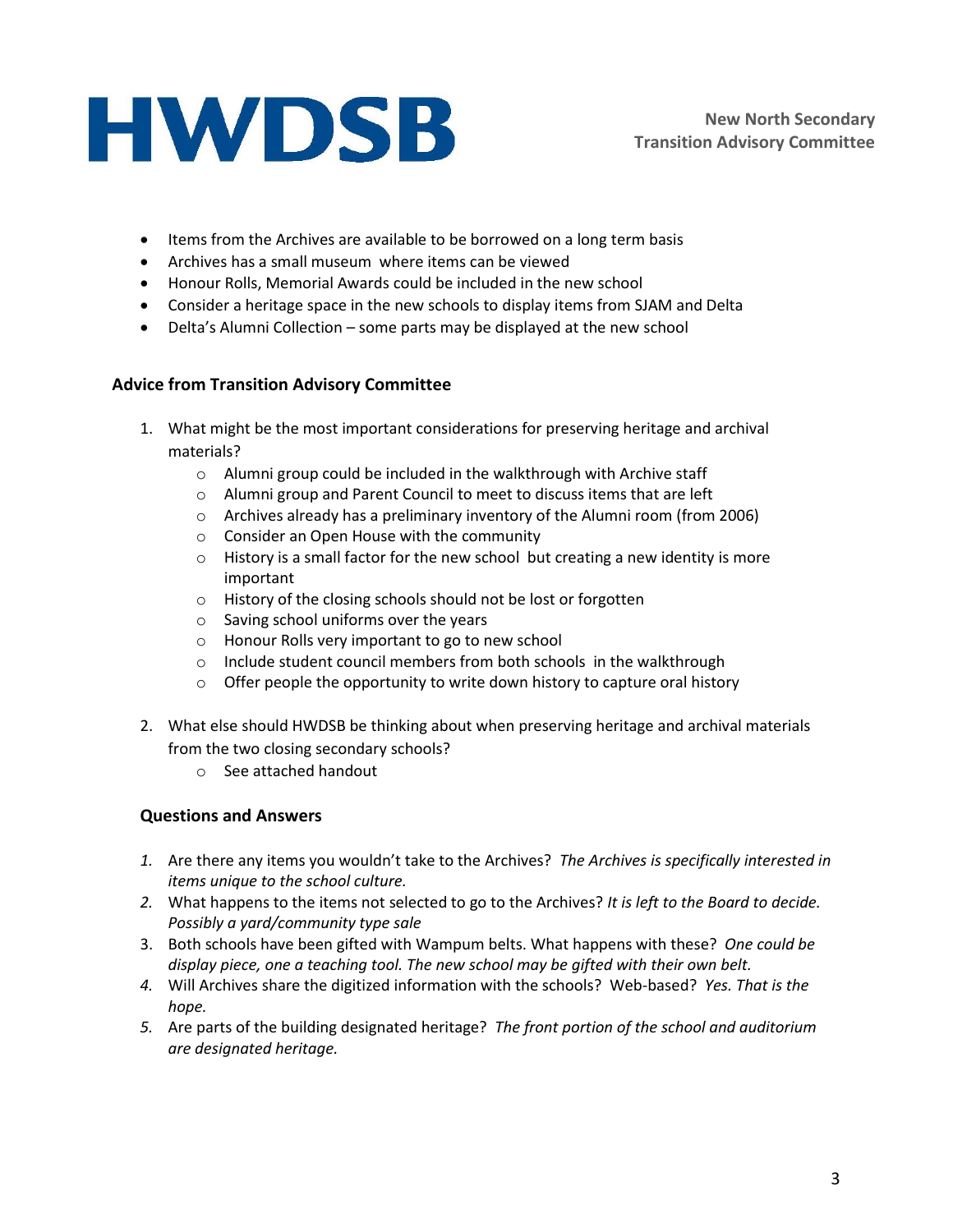## **Construction Update**

- Review of slides 8-15
- Progressing well- currently no delays
- Review of a number of slides showing updated construction details
- *6.* Has consideration been given for the ventilation required for smudging? *This will definitely be looked after.*

### **Review of Working Group Advice**

- Review of slides 16-17 and two-sided handout
- What do you believe is important to consider for the new school in terms of positive school culture and climate?
	- o Student Voice
		- $\triangleright$  Both schools working on transition activity to gather student voice before the end of June
		- $\triangleright$  We will continue to look for a student from Delta to join the committee
	- o Vision
		- $\triangleright$  Continue discussing a vision for the new school
	- o Celebration
		- $\triangleright$  Let's celebrate what's good
	- o Community Partners
		- $\triangleright$  Reach out to the community partners and organizations
		- $\triangleright$  Continue to gather and identify all our community partners
	- o Use of Spaces
	- o Opening School events

### **Learning for Committee: ESL Program and Supports (Superintendent Bill Torrens)**

- Review of slide 18
- The experiences of our Newcomers are not the same
- If the home language is not English students are ELL ( English Language Learners)
- 1 in 5 students in HWDSB are ELL
- Many are born in Canada and not all require supports
- ESL and ELD are the programs we provide to meet the needs of ELL
- Some students have gaps in their education- e.g. refugee camps
- Review of ESL Student distribution
- Nora Frances Henderson, Glendale and SJAM currently offer ESL programming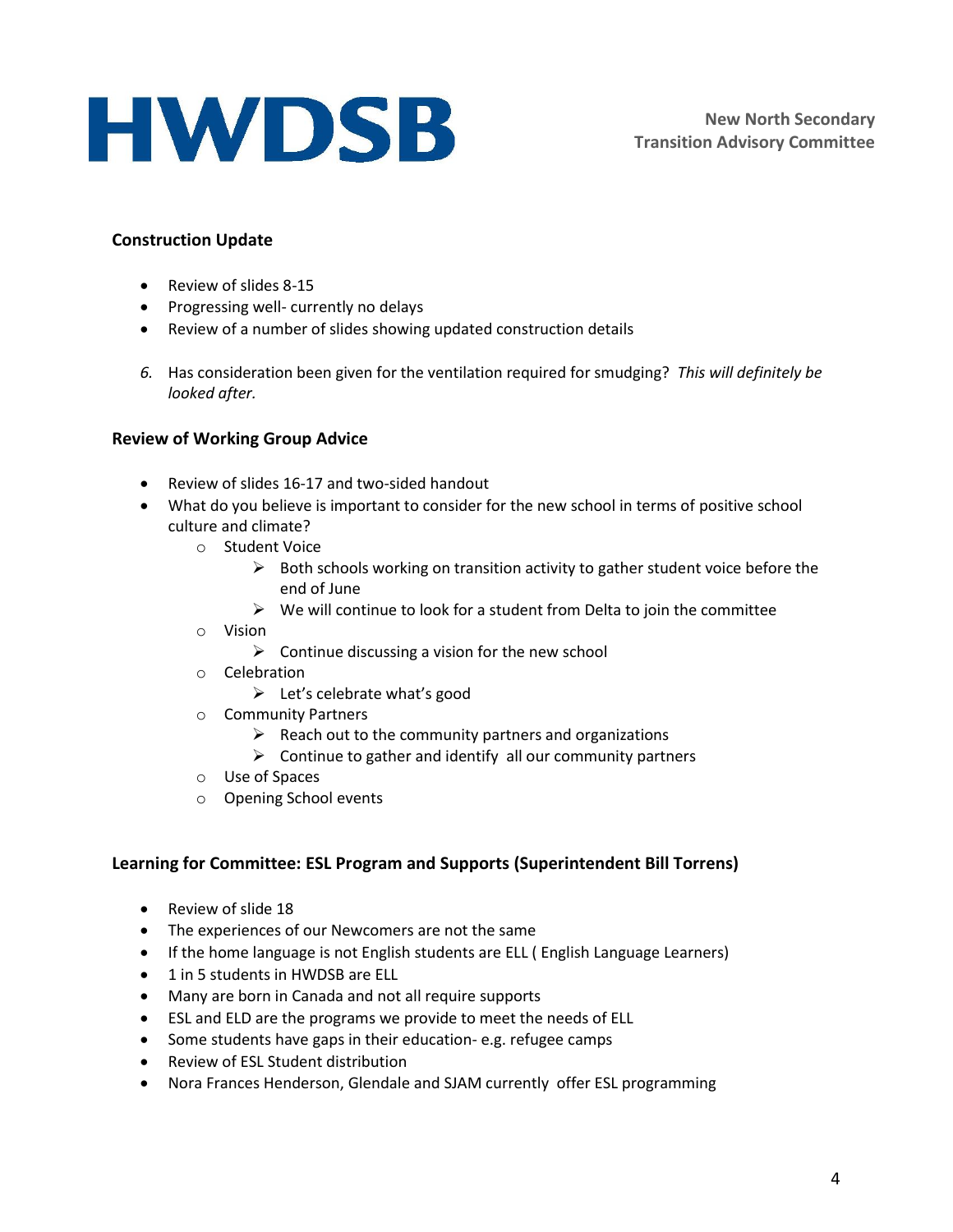- Starting in 2019/2020 the New North, Westdale, Glendale, Nora Francis Henderson will offer ESL programming
- Numbers can change quickly with Global unrest and/or families moving to different areas of the city
- **•** Effective Conditions for ELLS
	- o Having high expectations
	- o Access to all pathways
	- o School culture of inclusion
	- o Inclusion is growing a school community
	- $\circ$  Learning materials that reflect differing cultures-students can see themselves
- *7.* What are the future trends? Where are settlement agencies placing families? Is the trend moving up the escarpment? *Gentrification is a reality and settlement agencies struggle to find affordable housing. We try to be nimble with our elementary staffing and support. Transportation allows us to bring students to the ESL sites. We try to avoid uprooting program sites.*
- *8.* Will there be enough students to have three programs in the lower city? *We are confident the four ESL sites will have a robust enrolment and will be able to provide programming to meet student needs.*
- 9. Where did this data come from? *The Planning and Accommodation Department uses GIS software to pull this information directly from the Central Student Information System.*
- Not every student identified on these charts will need support. Some students will not need ESL programming and will attend their catchment secondary school.
- Is there a relationship between HWDSB and the City of Hamilton Housing Policy Planning*? When the Syrian Newcomers first came to Hamilton there was a Mayor's Round Table which included the Social Housing group and the School Board. This is currently not ongoing. We work with our partners in the Settlement Agencies. Not a direct role- more of information sharing.*
- Many Trustees meet with the City Councillors to discuss community housing and the impact on local schools
- 10. What is the relationship between the HWDSB and the City of Hamilton's Downtown Plan and the impact on housing? *We are 1.5 years away from opening the new school. Short term I don't see any changes. As demographics change in the city we will work with our community partners and make changes when necessary.*
- Newcomer's voice is not reflective in our group. We will continue to look for diverse voices.
- *11.* What has the Board done to gather the voices of the ELL students and their families? Is there a plan to have an event at a school to gather their voices*? Inclusion is very important. We need to have an event for all. The Public meeting is this type of event. Interpreters will attend to ensure*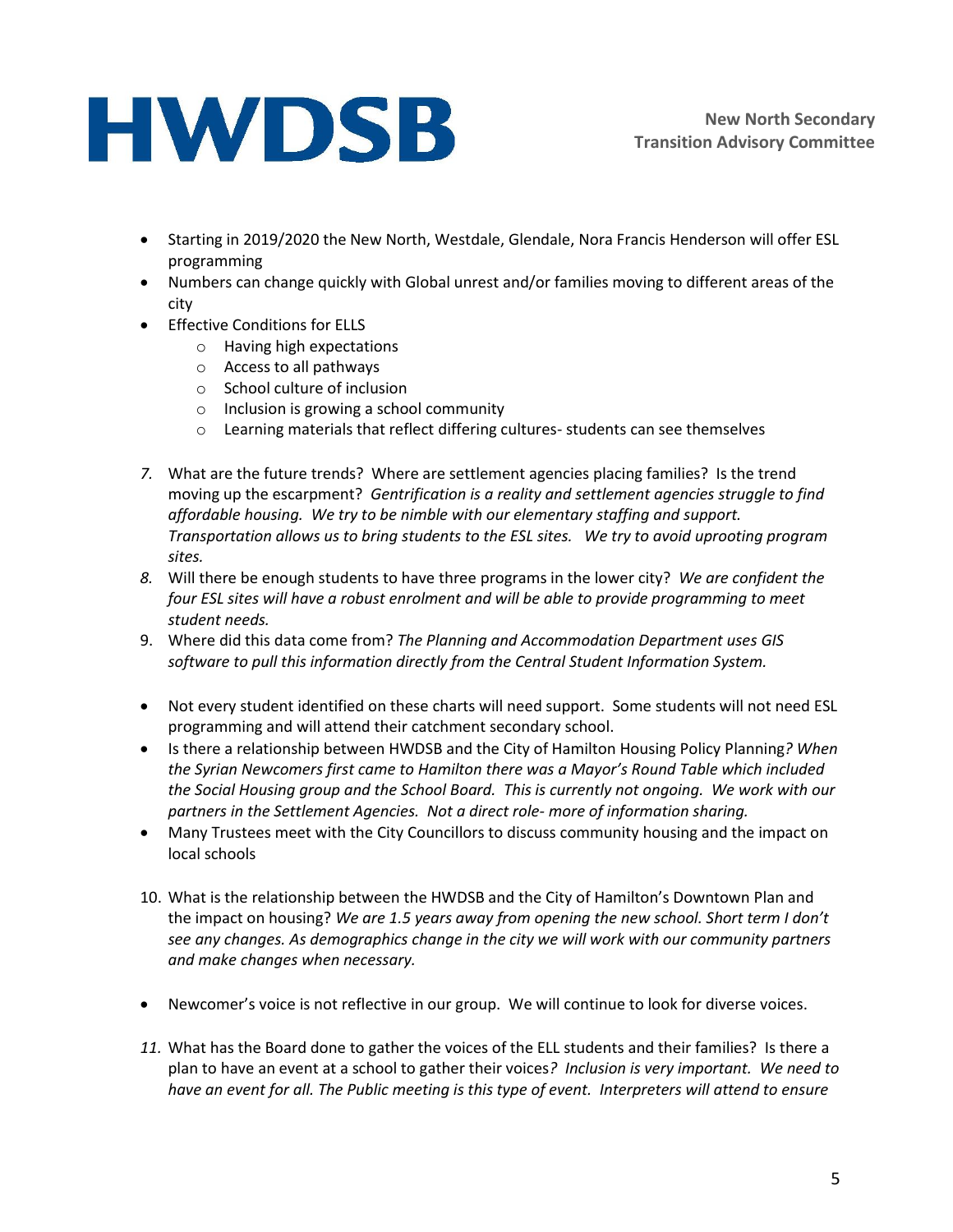*ELL families can participate. The Student voice event will include all voices- ELL students included.*

## **Advice from Transition Advisory Committee**

- 1. What might be additional suggestions to consider to support students entering Westdale and the new north secondary for ESL or ALPHA programs?
	- o See attached handout

## **Public Meeting Draft Outline**

- Review of slide 19
- Brief review of a draft meeting outline
- The purpose is to invite parents, students and community members and gather facilitated feedback
- Slide presentation
- Interpreters will be required
- Q/A with open mic
- Small groups of facilitated feedback with guided questions
- Designed to facilitate discussion at the table
- *12.* Would you consider changing the format? *We could. Past practise has found this format to work best.*
- 13. Is it the intent of each of the schools to communicate with the families? How much information and how is it shared*? Meeting is advertise in community newspaper, Hamilton Spectator, posted on school web-sites, Synervoice messages. The meeting is interactive. Not a lot of information ahead of time.*
- *14.* What's the objective of the meeting*? To seek feedback through the guided questions.*
- *15.* This type of advertising doesn't account for families who do not speak English, or have internet. How do we reach ELL families? *Flyers can be translated and are available through the principals. Empower SWISS workers to make phone calls to represent their community.*

## **Meeting Schedule and Next Steps**

- Review of slide 20
- Questions and agenda items can be emailed t[o tmovre@hwdsb.on.ca](mailto:tmovre@hwdsb.on.ca)

### **Future Meeting Dates**